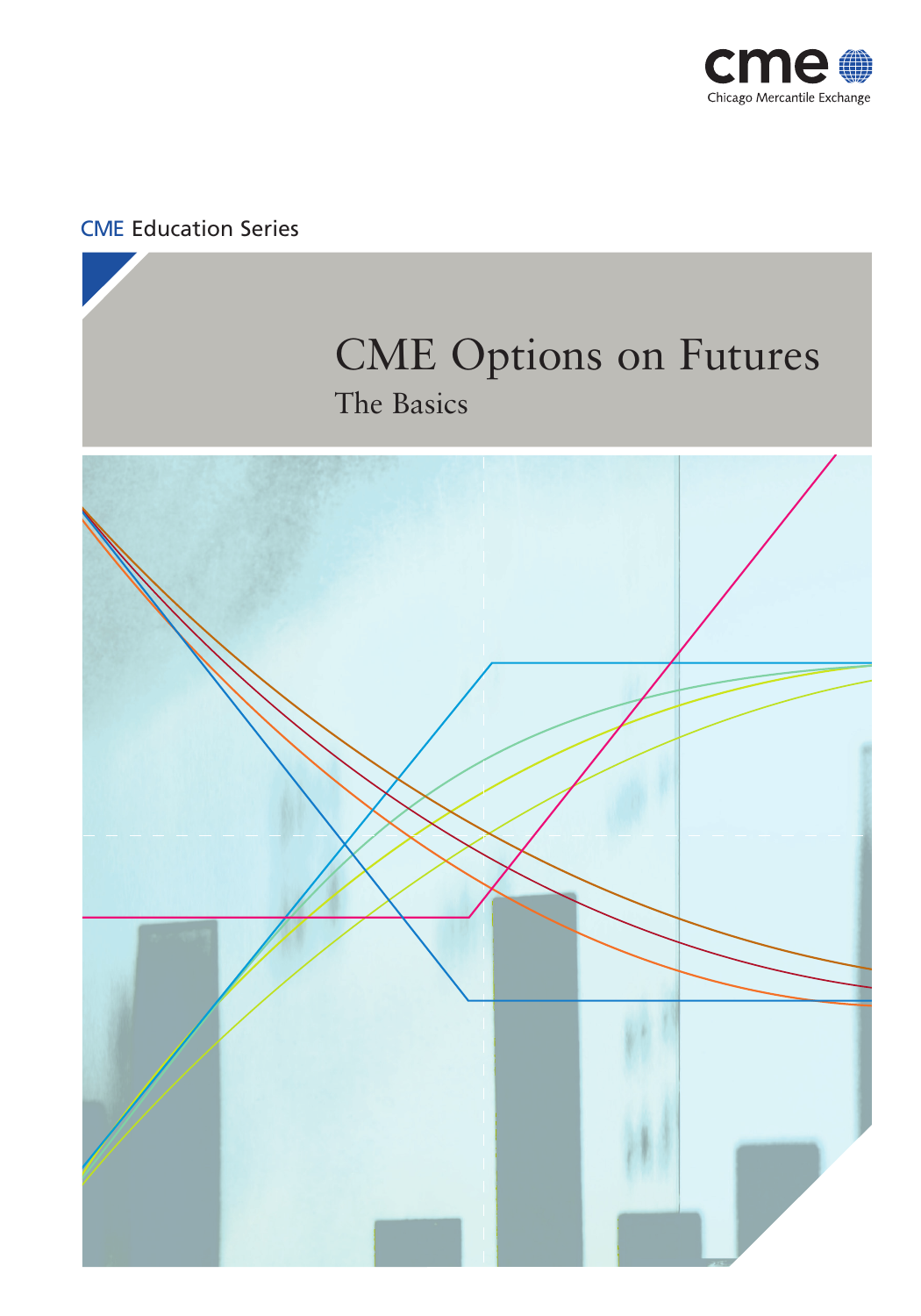| 10            | 4300.95<br>2965.02<br>1186.55<br>4398.19<br>6498.29<br>1118.03<br>1178.82<br>$-0.784$<br>$-2.07$ | 7622.5<br>4300.95<br>1500.08<br>6493.96<br>6398.33<br>1184.09<br>5493.23<br>5398.65<br>1199.73<br>1296.84<br>3322.87<br>2951.94<br>3286.64<br>1409.09 | 1009.04.<br>2396.63<br>2854.96<br>1186.55<br>4398.19<br>4392.99<br>3300.94<br>1000.54<br>4300.95<br>3285.98<br>5497.01<br>4195.11<br>1296.5<br>1186.55 |  |
|---------------|--------------------------------------------------------------------------------------------------|-------------------------------------------------------------------------------------------------------------------------------------------------------|--------------------------------------------------------------------------------------------------------------------------------------------------------|--|
| <b>ARTIST</b> | <b>Table of Contents</b>                                                                         | <b>TAGE</b><br>42.12.1                                                                                                                                | 3286.54<br>9973.45<br>1739.6<br>7492.5                                                                                                                 |  |

| <b>SECTION</b>            | <b>PAGE</b>    |
|---------------------------|----------------|
| 1 VOCABULARY              | $\overline{2}$ |
| 2 PRICING FUNDAMENTALS    | $\overline{4}$ |
| 3 ARITHMETIC              | 6              |
| 4 IMPORTANT CONCEPTS      | 8              |
| <b>5 BASIC STRATEGIES</b> | 9              |
| 6 REVIEW QUESTIONS        | 12             |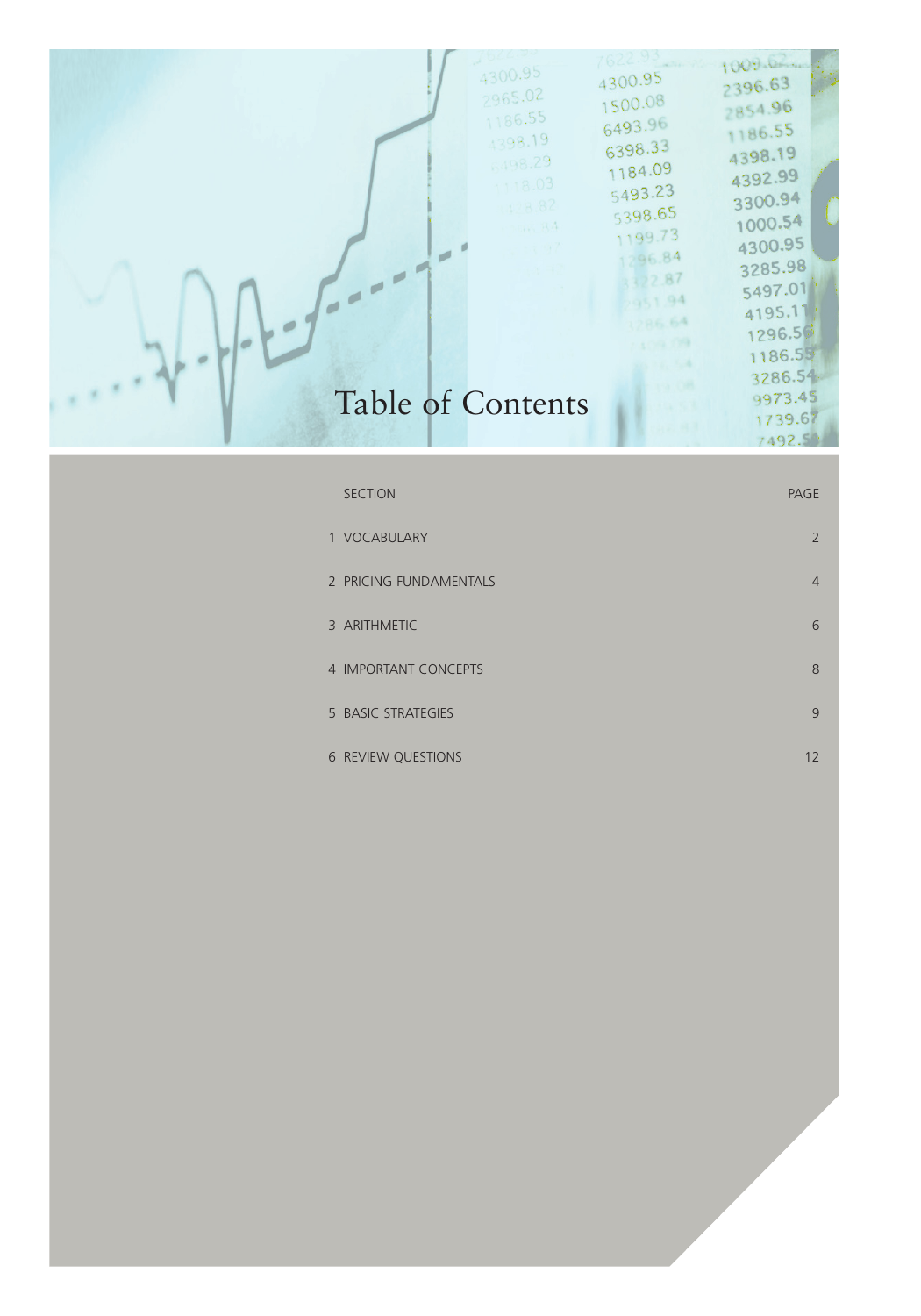

Options on futures are one of the most versatile risk management products offered by CME. These powerful tools can be used to protect against adverse price moves in commodity, interest rate, foreign exchange and equity markets. Whether they are traded for purposes of hedging or speculating, the risk involved can be limited to the amount paid up-front for the option. As a result, they have become an increasingly popular hedging vehicle, and they are used today by corporate treasurers, bankers, farmers and equity portfolio managers throughout the world.

This booklet will introduce you to the basic terms and strategic uses of options on futures.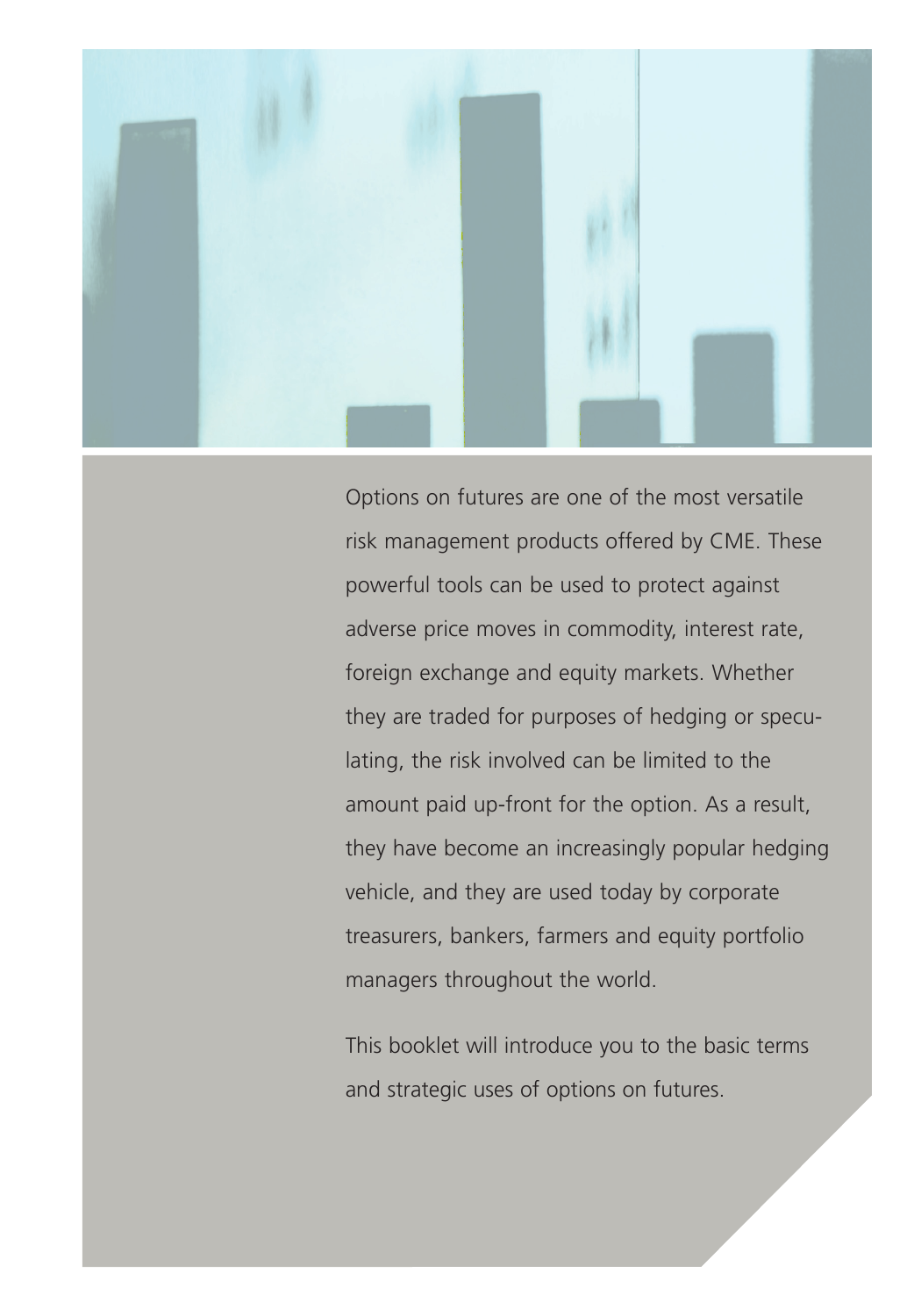### 1. Vocabulary

Options on futures are relatively easy to understand once you master the basic vocabulary. Only advanced options concepts and strategies require complex mathematics.

#### **Option**

An option on a futures contract is the right, but not the obligation, to buy or sell a particular futures contract at a specific price on or before a certain expiration date. There are two types of options: call options and put options. Each offers an opportunity to take advantage of futures price moves without actually having a futures position.

#### **Call Option**

A call option gives the holder (buyer) the right to buy (go long) a futures contract at a specific price on or before an expiration date. For example, a September CME® Japanese Yen 85 call option gives the holder (buyer) the right to buy or go long a yen futures contract at a price of 85 (shorthand for \$.0085/yen) anytime between purchase and September expiration. Even if yen futures rise substantially above .0085, the call holder will still have the right to buy yen futures at .0085.

#### **Put Option**

A holder of a put option has the right to sell (go short) a futures contract at a specific price on or before the expiration date. For example, an October 70 CME Live Cattle put gives the put holder the right to sell October CME Live Cattle futures at 70 cents/lb. Should the futures decline to 64 cents/lb., the put holder still retains the right to go short the contract at 70 cents/lb.

#### **Option Buyer**

An option buyer can choose to exercise his or her right and take a position in the underlying futures. A call buyer can exercise the right to buy the underlying futures and a put buyer can exercise the right to sell the underlying futures contract. In most cases though, option buyers do not exercise their options, but instead offset them in the market before expiration, if the options have any value.

#### **Option Seller**

An option seller (i.e., someone who sells an option that he or she didn't previously own) is also called an option writer or grantor. An option seller is contractually obligated to take the opposite futures position if the buyer exercises his or her right to the futures position specified in the option the buyer has purchased. In return for the premium, the seller assumes the risk of taking a possibly adverse futures position.

#### **Puts and Calls**

Puts and calls are separate option contracts; they are not the opposite side of the same transaction. For every put buyer there is a put seller, and for every call buyer there is a call seller.

The option buyer pays a premium to the seller in every transaction. The following is a list of the rights and obligations associated with trading put and call options on futures.

| <b>Call Buyers</b>                                                   | <b>Call Sellers</b>                                                                                        |
|----------------------------------------------------------------------|------------------------------------------------------------------------------------------------------------|
| » pay premium                                                        | » collect premium                                                                                          |
| » have right to exercise,<br>resulting in a long<br>futures position | » have obligation if assigned,<br>resulting in a short posi-<br>tion in the underlying<br>futures contract |
| » have time working<br>against them                                  | » have time working in<br>their favor                                                                      |
| » have no performance<br>bond requirements                           | » have performance bond<br>requirements                                                                    |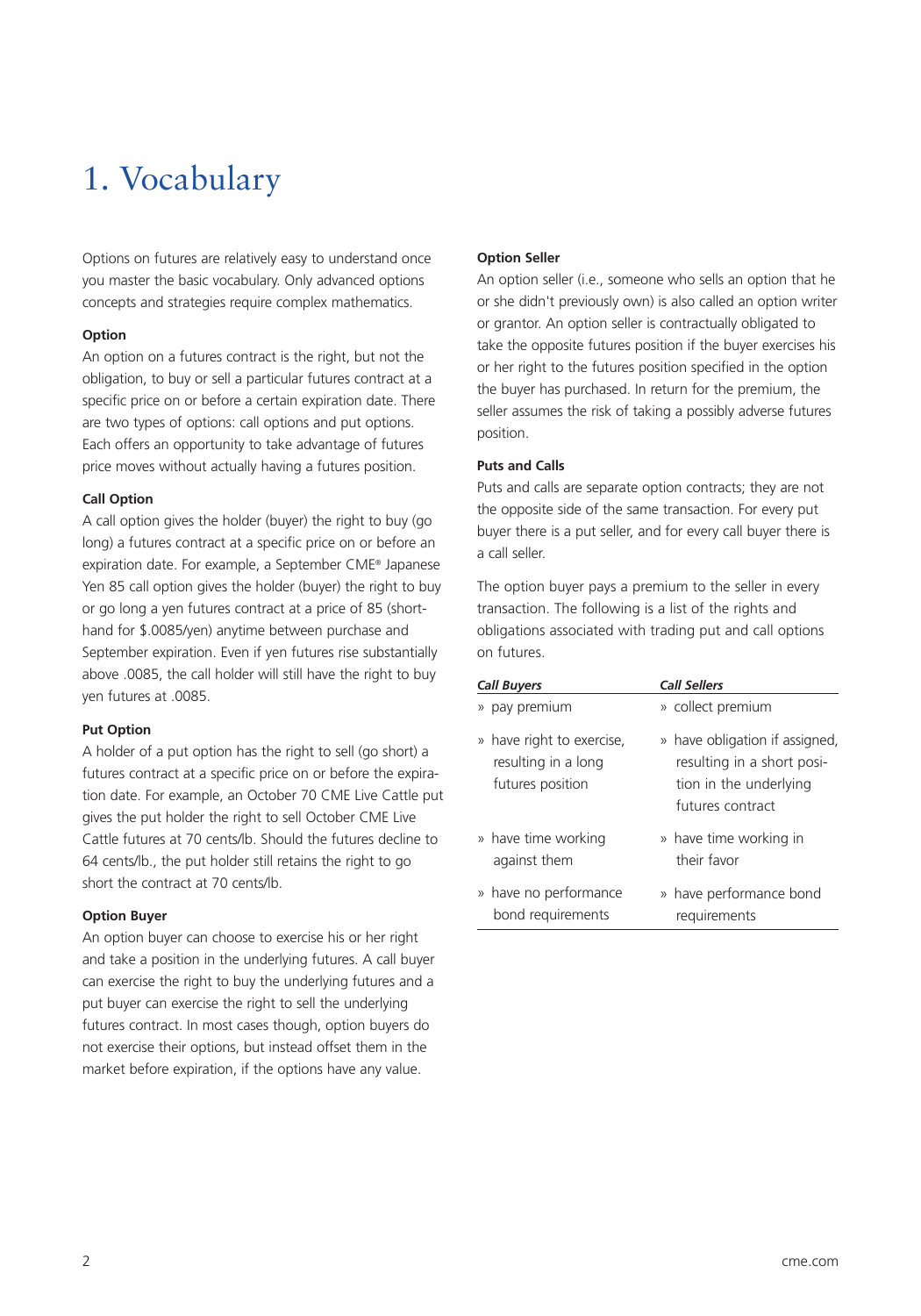| <b>Put Buyers</b> |                                                                     |  | <b>Put Sellers</b>                                                                                      |  |  |  |
|-------------------|---------------------------------------------------------------------|--|---------------------------------------------------------------------------------------------------------|--|--|--|
|                   | pay premium                                                         |  | » collect premium                                                                                       |  |  |  |
| >>                | have right to exercise,<br>resulting in a short<br>futures position |  | » have obligation if assigned,<br>resulting in a long position<br>in the underlying futures<br>contract |  |  |  |
|                   | » have time working<br>against them                                 |  | » have time working in<br>their favor                                                                   |  |  |  |
| >>                | have no performance<br>bond requirements                            |  | » have performance<br>bond requirements                                                                 |  |  |  |

#### **Exercise Price**

Also known as the strike price, the exercise price is the price at which the option buyer may buy or sell the underlying futures contracts. Exercising the option results in a futures position at the designated strike price. For example, by exercising a September CME E-mini™ S&P 500® 1200 call, the buyer of the option would then be long a September CME S&P 500 contract at 1200. If the holder of a June CME Live Cattle 80 put were to exercise his or her option, the result would be a short futures position, at 80, in June CME Live Cattle.

Strike prices are set by the Exchange and have different intervals depending on the underlying contract. Strike prices are set above and below the existing futures price and additional strikes are added if the futures move significantly up or down.

#### **Underlying Futures Contract**

The underlying is the corresponding futures contract that is purchased or sold upon the exercise of the option. For example, an option on a June CME Live Cattle futures contract is the right to buy or sell one such contract. An option on September CME Canadian dollar futures gives the right to buy or sell one September CME Canadian dollar futures contract.

#### **Premium**

The premium is the price that the buyer of an option pays and the seller of an option receives for the rights conveyed by an option. Thus, ultimately the cost of an option is

determined by supply and demand. Various factors affect options premiums, including strike price level in relation to the futures price level; time remaining to expiration; and market volatility —all of which will be discussed further.

#### **Exercise**

Exercise refers to the process whereby the option buyer asserts his right and goes long the underlying futures (in the case of exercising a call) or short the underlying futures (in the case of exercising a put).

#### **Assignment**

Assignment refers to the obligation of sellers to take the opposite and possibly adverse futures position to the buyers' if assigned and for this risk receive the premium. Remember: Buyers *exercise* and sellers get *assigned*.

#### **Expiration Date/Last Trading Day**

This is the last day on which an option can be exercised into the underlying futures contract. After this point the option will cease to exist; the buyer cannot exercise and the seller has no obligation.

Note that some options expire prior to the final settlement or expiration of the underlying futures contract. For example, a Sep 2005 CME British pound 2000 call option will expire September 9, 2005. However, the underlying futures will expire September 19, 2005. The last trading day is the last day on which an option can be offset.

#### **Offset**

The buyer is under no obligation to exercise an option on a futures contract. As a matter of fact, many traders choose to offset their position prior to expiration. Traders will offset their position if they wish to take profits before expiration or limit losses on the downside. Buyers can offset their options by instructing their broker to sell their option before expiration. An option seller can offset a position by buying back or "covering" a short position. Options on futures, like futures themselves, trade both on the CME floor, where a market normally exists to offset options positions, and on the CME® Globex® electronic trading platform, where many options can be traded virtually around-the-clock throughout the trading week.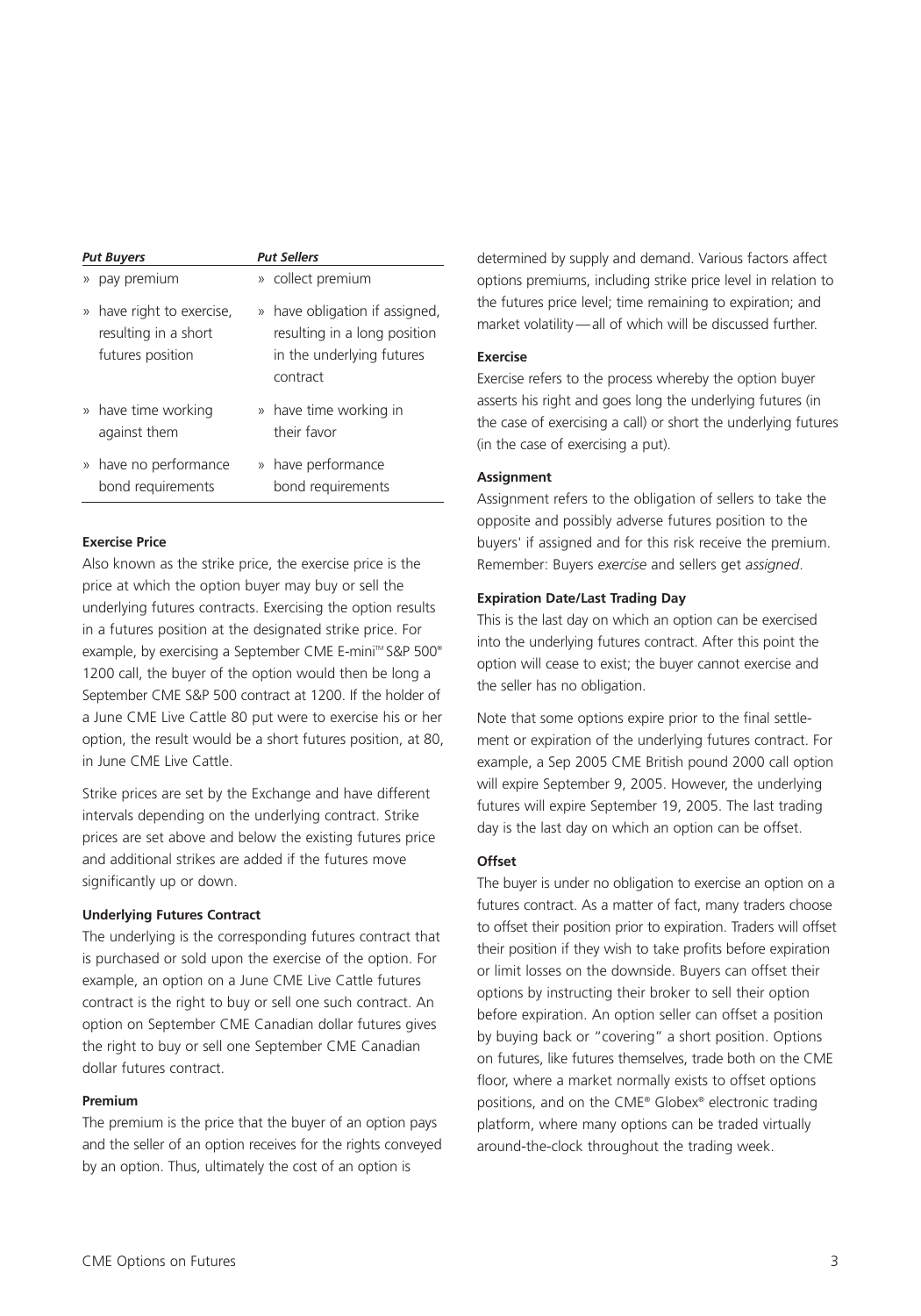# 2. Pricing Fundamentals

An option gives the holder the right, though not the obligation, to take a long or short position in a specific futures contract at a fixed price on or before the expiration date. For this right granted by the option contract the buyer pays a sum of money or premium to the option seller. The option seller (or writer) keeps the premium whether the option is exercised or not. The seller must fulfill the obligation of the contract if the option is exercised by the buyer.

How are options premiums (or prices) determined? While supply and demand ultimately determine the price of options, several factors have a significant impact on option premiums.

#### **1. The volatility of the underlying futures markets**

Volatility is a function of price movement. When prices are rising or falling substantially, volatility is said to be high. When a futures contract shows little price movement, volatility is said to be low. High volatility generally causes options premiums to increase— sometimes very dramatically. Lower volatility environments generally cause options premiums to decline.



This is because when markets become volatile, option buyers are willing to pay larger premiums for greater protection against adverse price risk because there is greater chance of price change in the underlying instrument. On the other hand, a greater chance for price change means more risk for the option seller. Sellers therefore demand a larger premium in exchange for this risk. It is much the same as insurance and insurance underwriters. If risk is perceived to be large, the insurance company will require a larger premium. If the risk is not large the insurance purchaser will not have to pay a large premium. With options, anytime there is a greater chance of the underlying futures advancing or declining through one or more exercise prices, risk is perceived to be greater and premiums will increase.

#### *The Impact of Volatility on Option Premiums*

|                        | Low | Medium<br>Volatility Volatility | High<br>Volatility |
|------------------------|-----|---------------------------------|--------------------|
| Dec CME E-mini S&P 500 |     |                                 |                    |
| 1150 call option       |     | 8.50 pts. 11.40 pts. 14.20 pts. |                    |

*The chart above shows that as volatility increases, options premiums increase. This effect can be significant. Options traders should be sure to address volatility before using these markets.*

#### **2. The exercise price compared to the underlying futures price**

The relationship between the option's strike price and the underlying futures price is another key influence on option premiums. If CME S&P 500 futures are trading at 1150.00, common sense tells us that an 1130 call option will be worth more than an 1140 call option (the right to buy ten full points lower will be more costly). Similarly, an 1170 call option would be relatively cheap because the underlying CME S&P 500 futures is a full 20 points away from the exercise price.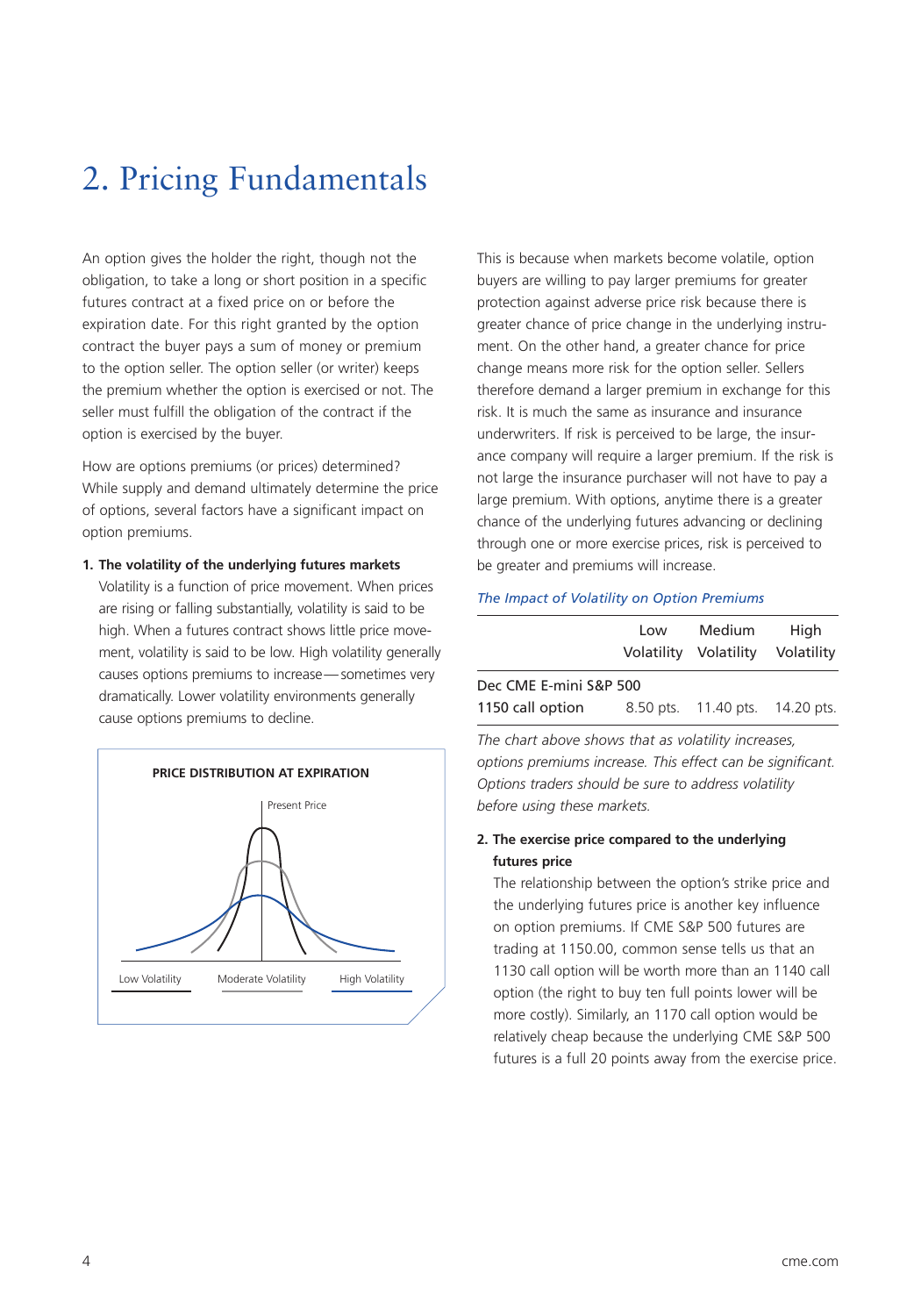#### **3. Time remaining to expiration**

An option's value erodes as its expiration nears. An option with 60 days until expiration will have greater theoretical value than an option with 30 days until expiration. Because there is more time for the underlying futures to move, sellers will demand, and buyers will be willing to pay, a larger premium.

#### *The Effect of Time on Option Premiums*

|                                           | 60 days until<br>expiration | 30 days until<br>expiration |
|-------------------------------------------|-----------------------------|-----------------------------|
| June CME S&P 500<br>900 call option value | 41.80 pts.                  | 30.70 pts.                  |

#### **Option Premium Quotations**

Closing prices for CME options products are found in many business publications, such as *The Wall Street Journal*. If you have mastered the vocabulary and concepts up to this point, locating various options with differing strike prices and expiration months should be easy. Delayed options quotes are also available on the CME Web site, www.cme.com, in the market data section under "intraday quotes." It is also possible to get options quotes, including real-time quotes through various quote vendors.

To understand option quotes in print format, please notice the shaded areas in the following CME Euro FX options table, showing the premium quotes on a CME Euro FX September 1.325 call option. The premium is quoted at .54 cents/euro. In other words, the buyer of this option has the right, but not the obligation, to go long CME Euro FX futures at 1.325 any time before expiration. The buyer of this call will pay \$675.00 (.54 cents/euro x 125,000 euro = \$675.00) to the seller.

|                                                                                                        |            | CME EURO FX (IMM)-125,000 Euros |       |       |                      |       |
|--------------------------------------------------------------------------------------------------------|------------|---------------------------------|-------|-------|----------------------|-------|
| Strike<br>Price                                                                                        | 2<br>Jun-c | Calls-Settle<br>Sep-c           | Dec-c | Jun-p | Puts-Settle<br>Sep-p | Dec-p |
| 1.300                                                                                                  | 2.00       | 2.81                            | 3.31  | 0.06  | 0.65                 | 0.96  |
| 1.305                                                                                                  | 1.17       | 2.12                            | 2.69  | 0.23  | 0.95                 | 1.30  |
| 1.310                                                                                                  | 0.53       | 1.57                            | 2.15  | 0.59  | 1.38                 | 1.72  |
| 1.315                                                                                                  | 0.19       | 1.12                            | 1.69  | 1.25  | 1.90                 | 2.22  |
| 1.320                                                                                                  | 0.05       | 0.79                            | 1.31  | 2.11  | 2.56                 | 2.60  |
| 1.325                                                                                                  | 0.02       | 0.54                            | 1.01  | 3.08  | 3.29                 | 3.46  |
| 5-Est. vol. 13,020, Wed. vol. 6,007 calls, 4,526 puts<br>Open interest Wed.: 73,689 calls, 70,024 puts |            |                                 |       |       |                      |       |

**6**

- **1** Most active strike prices
- **2** Expiration month
- **3** Closing prices for call options
- **4** Closing prices for put options
- **5** Volume of options transacted in the previous two trading sessions. Each unit represents both the buyer *and* the seller
- **6** The number of open short or long option positions at the end of the previous day's trading session.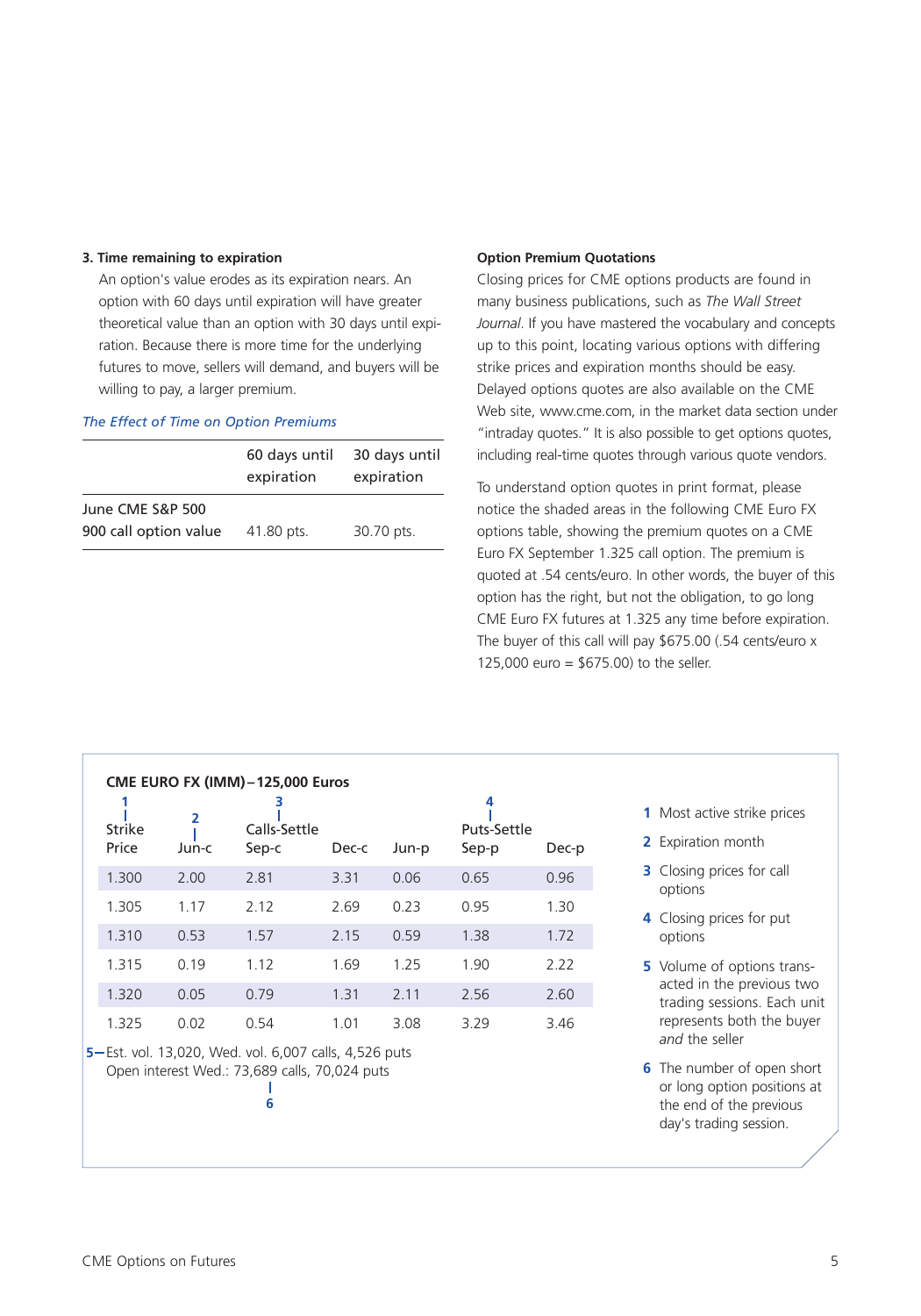In the CME Swiss Franc option quote table, again notice the shaded areas. They represent the settlement price of a CME Swiss Franc September 85 put option, .99. This would give the put buyer the right to sell September CME Swiss Franc futures at 85 anytime between purchase and expiration. The buyer would pay \$1,237.50 (.99 cents/ franc x 125,000 francs =  $$1,237.50$ ) to the seller.

#### **CME SWISS FRANC (IMM) 125,000 francs; cents per franc**

| <b>Strike</b><br>Price | Jun-c | Calls-<br>Settle<br>Jul-c | Dec-c | Jun-p | Puts-<br>Settle<br>Jul-p | Sep-p |
|------------------------|-------|---------------------------|-------|-------|--------------------------|-------|
| 85                     | 2.02  | 2.22                      | 2.69  | 0.21  | 0.50                     | 0.99  |
| 86                     | 1.28  | 1.58                      | 2.10  | 0.46  | 0.85                     | 1.38  |
| 87                     | 0.73  | 1.06                      | 1.59  | 0.91  | 1.32                     | 1.85  |
| 88                     | 0.38  | 0.68                      | 1.21  | 1.56  | 1.92                     |       |
| 89                     | 0.18  | 0.42                      | 0.88  |       |                          |       |
| 90                     | 0.09  | 0.24                      | 0.63  |       |                          |       |

Est. vol. 1,976, Fri. vol. 2,480 calls, 4,459 puts Open interest Fri.: 15,989 calls, 24,450 puts

### 3. Arithmetic

#### **Breakeven Points**

As mentioned previously, options are versatile instruments that allow the possibility of profit while also limiting risk to a predetermined amount. The maximum amount options buyers can lose is the premium that they originally paid, plus brokerage commissions. But before initiating an options position, the trader should first calculate the breakeven point. To calculate an options breakeven point the trader uses the strike price and the premium. Knowing breakeven points will help traders choose more effective strategies.

**Example:** *A trader purchases a June CME E-mini S&P 500 1150 call option and pays a premium of 7.50. Where does the underlying futures have to advance for the option to break even at expiration?*

#### *Breakeven point for calls:*

| Strike Price + |     | Premium Paid $=$ Breakeven Point |
|----------------|-----|----------------------------------|
| 1150           | 750 | 1157 50                          |

Thus, for this position to break even, the underlying June futures contract has to advance to 1157.50.

**Example:** *If a trader purchases a September CME Swiss Franc 85 put option for .99 pts., how far must the September CME Swiss Franc future decline for the option to break even at expiration?*

#### *Breakeven point for puts:*

| Strike Price $-$ | Premium Paid $=$ | Breakeven Point  |
|------------------|------------------|------------------|
| 85.              | .99              | 84.01 (or .8401) |

*\* Commissions should also be factored into this equation, but differ from firm to firm. Discuss the effects of commissions on breakeven points with your broker.*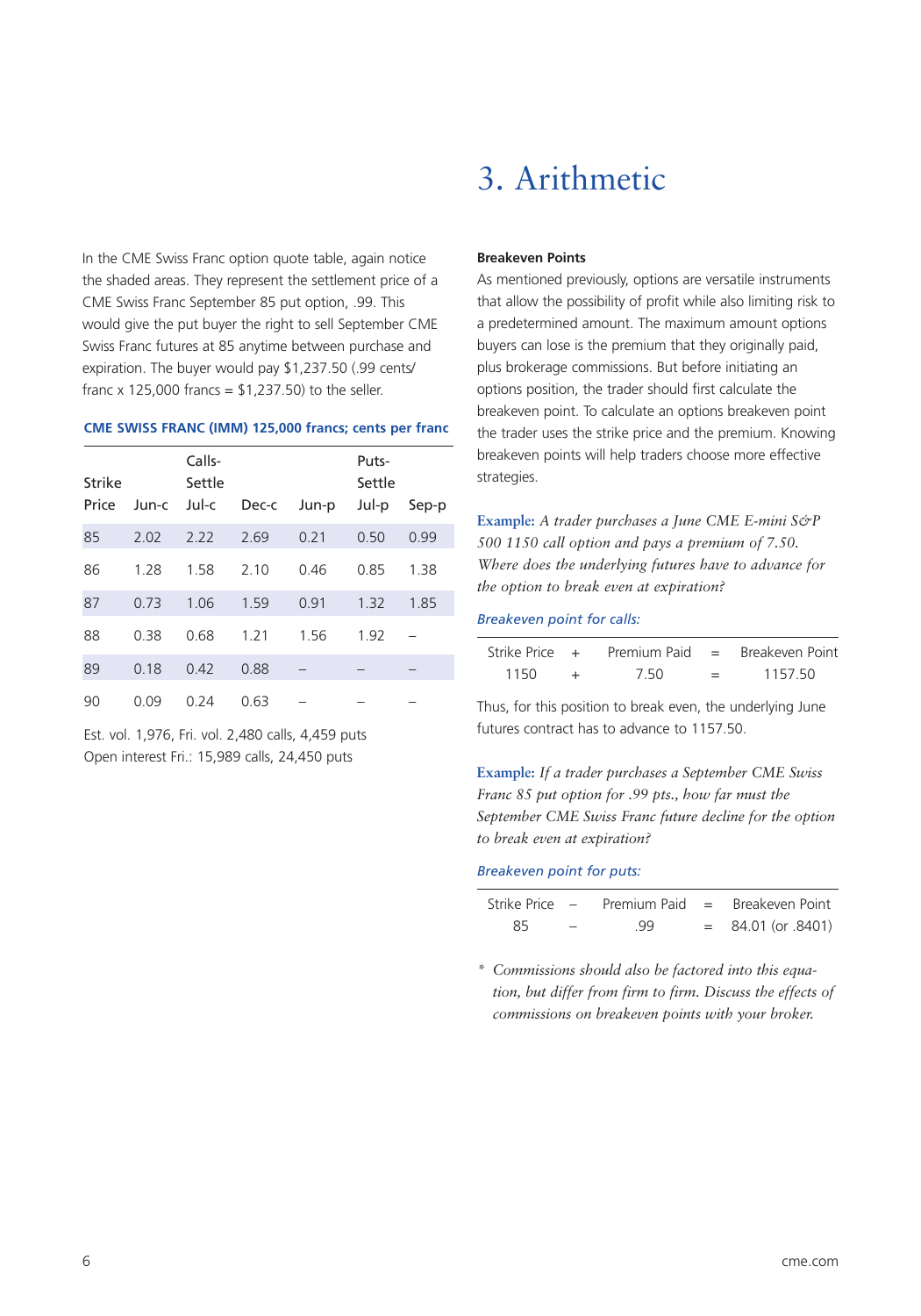#### **Time Value and Intrinsic Value**

The underlying futures price level compared with the exercise price and the passage of time both have an impact on options premiums. Two terms that describe these effects are referred to as time value and intrinsic value. An option's premium can be made up of one or both of these components. Calculating these two values requires only the strike price, the underlying futures price and the option premium.

#### *Intrinsic value and time value for calls:*

In the case of a call, intrinsic value is the amount by which the underlying futures price exceeds the strike price:

| Futures Price – | Strike Price | $=$ | Intrinsic Value         |  |
|-----------------|--------------|-----|-------------------------|--|
|                 |              |     | (must be positive or 0) |  |

**Example:** *June CME Live Cattle futures are trading at 82.50 cents/lb. and the June 80 CME Live Cattle call option is trading at 3.50 cents/lb. What are the time value and intrinsic value components of the premium?*

| <b>Futures Price</b> |                          | Strike Price |     | Intrinsic Value |
|----------------------|--------------------------|--------------|-----|-----------------|
| 82.50                | $\overline{\phantom{a}}$ | 80.00        | $=$ | 2.50            |

Time value represents the amount option traders are willing to pay over intrinsic value, given the amount of time left to expiration for the futures to advance in the case of calls, or decline in the case of puts.

| Options Premium - Intrinsic Value = Time Value |        |                             |                           |      |
|------------------------------------------------|--------|-----------------------------|---------------------------|------|
| 3.50                                           | $\sim$ | 2.50                        | $\mathbf{r} = \mathbf{r}$ | 1.00 |
| Time Value                                     |        | + Intrinsic Value = Premium |                           |      |
| 1.00                                           |        | 2.50                        |                           | 350  |

#### *Intrinsic value and time value for puts:*

In the case of a put, intrinsic value is the amount by which the underlying futures price is below the strike price:

|            |                                 | Intrinsic Value                                            |
|------------|---------------------------------|------------------------------------------------------------|
|            |                                 | Strike Price $-$ Futures Price $=$ (must be positive or 0) |
| Put Option |                                 |                                                            |
|            | Premium $-$ Intrinsic Value $=$ | Time Value                                                 |
| Put Time   | Put Intrinsic                   |                                                            |
| Value      | Value                           | = Put Option Premium                                       |

**Example:** *What are the time value and intrinsic value of a CME Eurodollar 95.00 put if the underlying futures are trading at 94.98 and the option premium is 0.03?*

| Strike Price | $\sim$ $\sim$            | <b>Futures Price</b> |     | Intrinsic Value |
|--------------|--------------------------|----------------------|-----|-----------------|
| 95.00        | $\overline{\phantom{0}}$ | 94.98                | $=$ | 0.02            |

There are 0.02 points of intrinsic value.

| Options |     |                         |            |
|---------|-----|-------------------------|------------|
| Premium |     | $-$ Intrinsic Value $=$ | Time Value |
| 0.03    | $-$ | N 02                    | 0.01       |

There is 0.01 point of time value.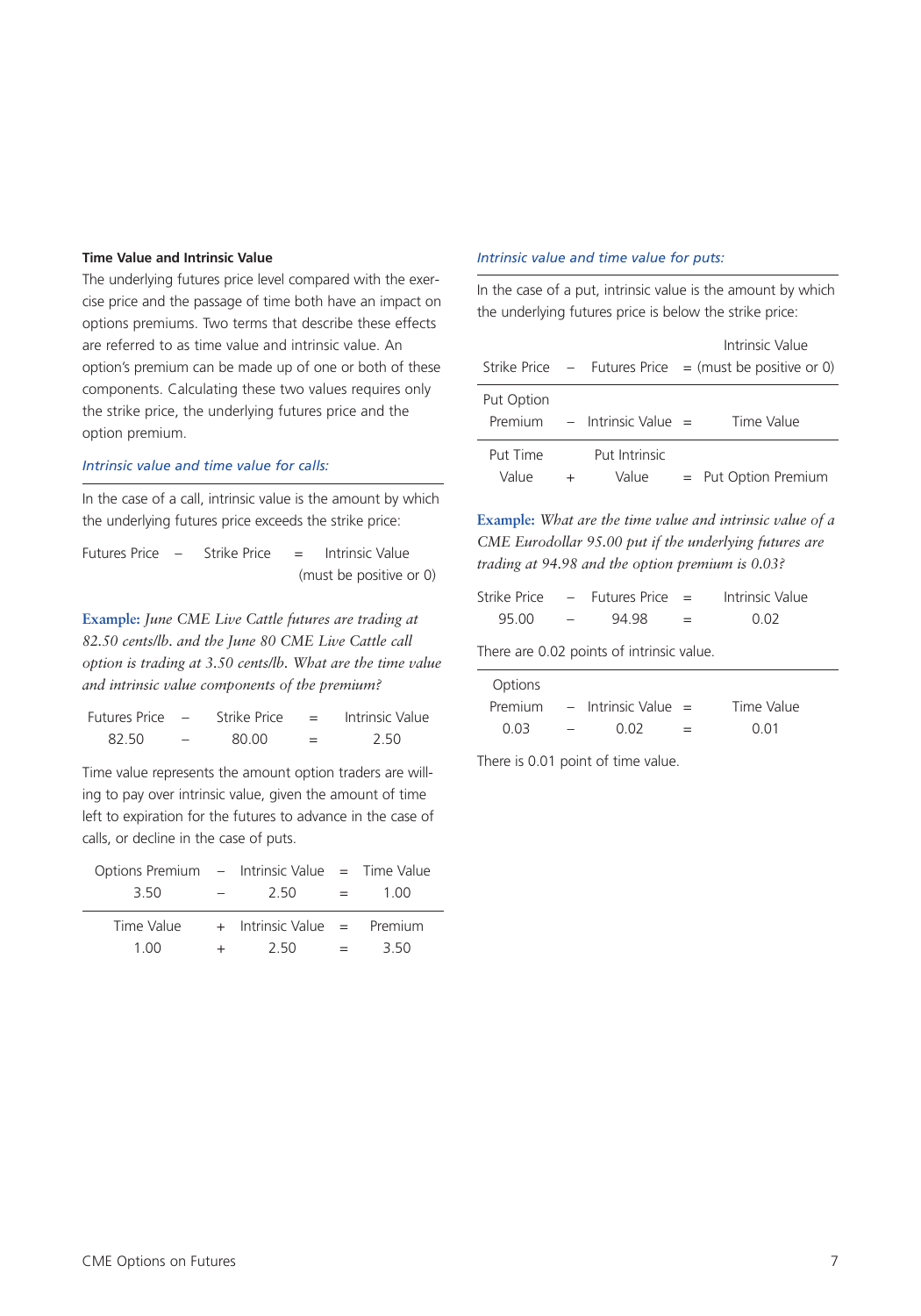# 4. Important Concepts

#### **In-the-money**

A call option is said to be in-the-money when the futures price exceeds the option's strike price. A put is in-themoney when the futures price is below the option's strike price. For example, a September CME Canadian Dollar 60 call option will be in-the-money if September CME Canadian Dollar futures are above 60, meaning that the holder has the right to buy these futures at 60, regardless of how much the price has risen. Any option that has intrinsic value is in-the-money.

#### **At-the-money**

An option is at-the-money when the futures price equals the option's strike price. A December CME E-mini S&P 500 call option with a strike price of 1100 is at-the-money if the December CME E-mini S&P 500 futures contract is trading at 1100.00.

#### **Out-of-the-money**

When the futures price is below the strike price (for calls) and above the strike price (for puts) the option is said to be out-of-the-money. An option that has no intrinsic value, but only time value, is out-of-the-money. If CME Eurodollars are trading at 94.00, a 94.50 call would be out-of-the-money.

#### **Delta**

Delta measures the rate of change of an option premium with respect to a price change in the underlying futures contract. Delta is a measure of price sensitivity at any given moment. Not all options move point-for-point with their underlying futures contracts. If a futures contract moves .50 points and the option only moves .25 points, its delta is 50%; i.e., the option is only 50% as sensitive to the movement of underlying futures contract.

The delta will change as an option moves from out-of-themoney to at-the-money to in-the-money, approaching 100%. Deltas range from 0% to 100%. The delta of the underlying futures contract is 100% (options pricing software is normally used to calculate delta).

#### **Time Value Decay**

As discussed in the previous section, the value of an option beyond intrinsic value is called time value. It is the sum of money option traders are willing to pay given the likelihood of the option increasing in value. Time value erodes as each day passes, accelerating as expiration nears. This characteristic of options is referred to as time-decay and is the reason why options are sometimes considered "wasting assets." If time passes and the underlying futures contract does not move far enough by expiration, the option's time value will decay and the option trader may incur a loss. The graph below illustrates the principle of time decay and its acceleration as expiration draws near.



#### **Performance Bond**

An option buyer must only put up the amount of the premium, in full, at the time of the trade. However, because option selling involves more risk, an option seller or writer will be required to post performance bond. Your broker can discuss the performance bond requirement associated with selling options (see section regarding risks in selling options). Once an options position is exercised into a futures position, performance bond is required, just as for any other futures position.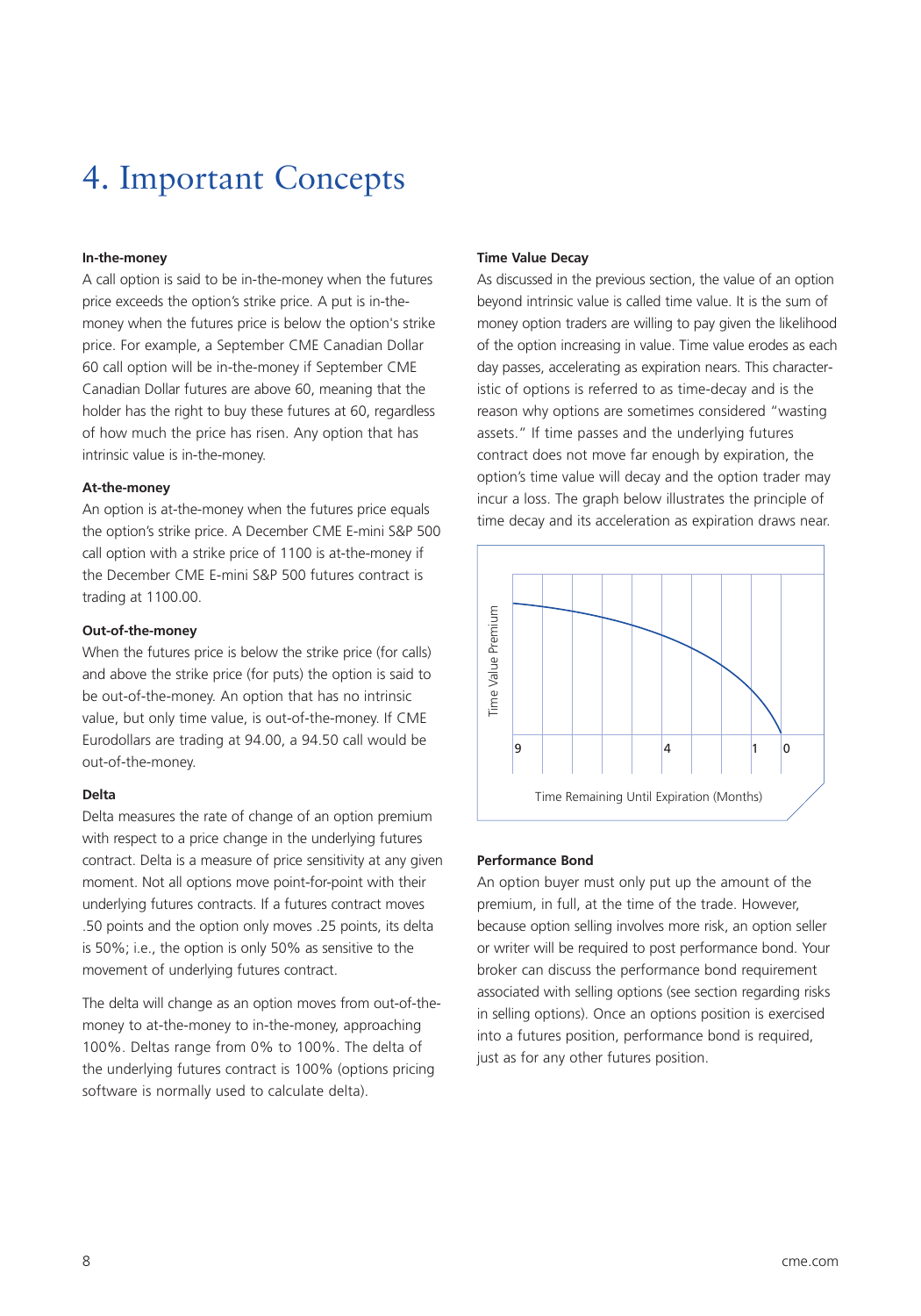### 5. Basic Strategies

There are literally dozens of options strategies that a trader can employ to take advantage of a particular opinion and market environment. The examples that follow merely suggest what you can do given the flexibility of options, not what you should do.

#### **Strategy A:**

**Buying calls to take advantage of a rising stock market**

#### **Example:**

#### *S&P 500 STOCK INDEX (CME) \$250 times premium*

| Strike |       | Calls-<br>Settle |                   |             | Puts-<br>Settle |       |
|--------|-------|------------------|-------------------|-------------|-----------------|-------|
| Price  |       |                  | May-c Jun-c Sep-c | May-p Jun-c |                 | Sep-p |
| 1145   | 11.80 | 14.40            | 24.20             | 0.30        | 3.00            | 8.20  |
| 1150   | 7.30  | 10.60            | 20.50             | 0.80        | 4.10            | 9.40  |
| 1155   | 3.40  | 7.30             | 17.10             | 1.80        | 5.80            | 10.80 |
| 1160   | 1.20  | 4.60             | 14.00             | 4.70        | 8.10            | 12.60 |
| 1165   | 0.20  | 2.70             | 11.20             |             | 11.10           |       |
| 1170   | 0.10  | 1.50             | 8.70              |             | 14.90           | 17.00 |

Est. vol. 11,631: Mon. vol. 5,373 calls; 7,170 puts Open interest Mon; 79,531 calls; 150,715 puts

| Outlook:                          | Significant advance in the<br>stock market              |  |  |
|-----------------------------------|---------------------------------------------------------|--|--|
| <b>Futures price</b><br>Strategy: | June CME S&P 500 stock index<br>futures @ 1156.50       |  |  |
|                                   | Buy 1 Sep 1170 CME S&P 500 call<br>option $@$ 8.70 pts. |  |  |
|                                   | $(8.70 \text{ pts. x } $250/\text{pt.} = $2175.00)$     |  |  |
| Breakeven point:                  | 1178.70 (strike $+$ premium or<br>$1170 + 8.70$         |  |  |
| Risk:                             | Limited to premium paid:<br>8.70 pts./call (\$2175.00)  |  |  |

#### *Profit/Loss at expiration:*

| <b>Futures Price</b> | 1170 Call Price | Profit/Loss            |
|----------------------|-----------------|------------------------|
| 1155.00              | 0.OO            | $-8.70$ pts. $(-2175)$ |
| 1160.00              | 0.00            | $-8.70$ pts. $(-2175)$ |
| 1165.00              | 0.00            | $-8.70$ pts. $(-2175)$ |
| 1170.00              | 0.00            | $-8.70$ pts. $(-2175)$ |
| 1175.00              | 5.00            | $-3.70$ pts. $(-925)$  |
| 1180.00              | 10.00           | $+ 1.30$ pts. $(+325)$ |
| 1185.00              | 15.00           | $+6.30$ pts. $(+1575)$ |

As the profit/loss table above and the graph below demonstrate, buying calls can result in significant profits should the CME S&P 500 futures rally. More importantly though, the trader's risk is limited to 8.70 points no matter how far the CME S&P 500 futures may decline.

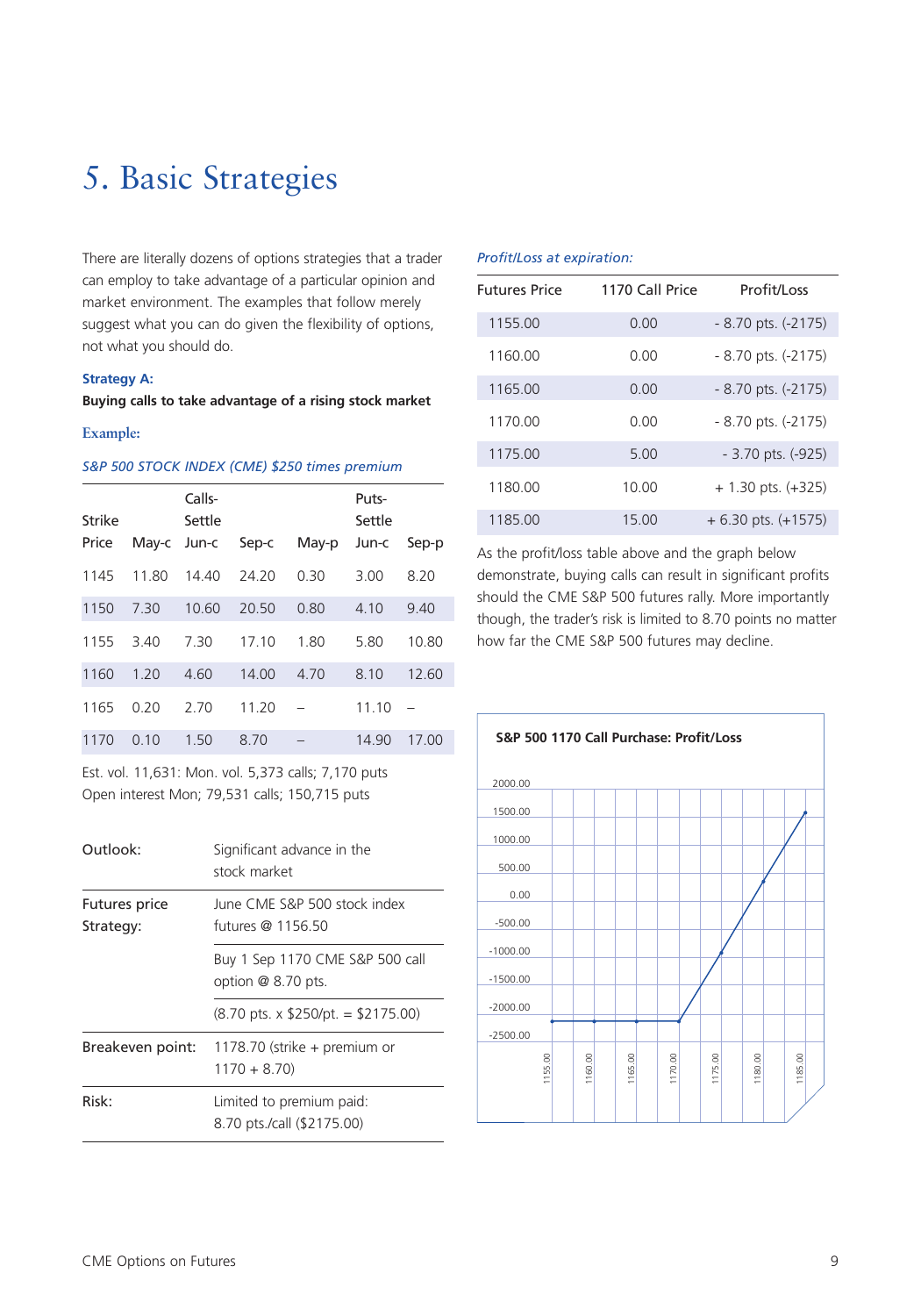#### **Strategy B:**

**Buying put options to profit from declining live cattle prices**

#### **Example:**

#### *Cattle-Live (CME) 40,000 lbs.; cents per lb.*

| Strike<br>Price | Jun-c | Calls-<br>Settle<br>Aug-c Oct-c |      | Jun-p | Puts-<br>Settle<br>Aug-c Oct-p |      |
|-----------------|-------|---------------------------------|------|-------|--------------------------------|------|
| 80              | 3.72  | 2.92                            | 5.02 | 0.02  | 0.55                           | 0.52 |
| 82              | 1.87  | 1.57                            | 3.45 | 0.17  | 1 1 7                          | 0.90 |
| 84              | 0.47  | 0.72                            | 2.10 | 0.77  | 2.27                           | 1.50 |
| 86              | 0.10  | 0.27                            | 1.15 | 2.40  |                                | 2.50 |
| 88              | 0.00  | 0.10                            | 0.55 |       |                                |      |
| 90.00           |       | 0.22                            |      |       |                                |      |

Est. vol. 2,577, Mon. vol. 483 calls, 547 puts Open interest Mon.; 26,617 calls, 35,197 puts

| Outlook:         | A speculator thinks cattle prices will<br>retreat from recent highs. He wants<br>to avoid the unlimited risk associated<br>with selling futures short. |
|------------------|--------------------------------------------------------------------------------------------------------------------------------------------------------|
| Futures price:   | October CME Live Cattle<br>futures @ 84.60                                                                                                             |
| Strategy:        | Purchase October 82 CME Live Cattle<br>90. put option @                                                                                                |
|                  | (Actual dollar amount: .90 cents/lb.<br>$x$ 40,000 lbs. = \$360.00)                                                                                    |
| Breakeven point: | 81.10 cents/lb. (strike price-premium)                                                                                                                 |
| Risk:            | Limited to premium paid:<br>.90 cents/lb. or \$360.00                                                                                                  |

#### *Profit/Loss at expiration:*

| <b>Futures Price</b> | Put Price | Profit/Loss        |
|----------------------|-----------|--------------------|
| 76.00                | 6.00      | $+ 5.10 (2040.00)$ |
| 78.00                | 4.00      | $+3.10(1240.00)$   |
| 80.00                | 2.00      | $+ 1.10(440.00)$   |
| 82.00                | 0.OO      | $-0.90(360.00)$    |
| 84.00                | 0.00      | $-.90(360.00)$     |
| 86.00                | 0.OO      | $-0.90(360.00)$    |



#### **Futures Prices and Profits/Losses**

The graph above again demonstrates one of the prime advantages of buying options on futures. If the trader were wrong and CME Live Cattle futures advanced sharply, his risk would be limited to the .90 cents/lb. premium he paid. And, if his analysis were correct, he could realize substantial profits on a relatively small investment.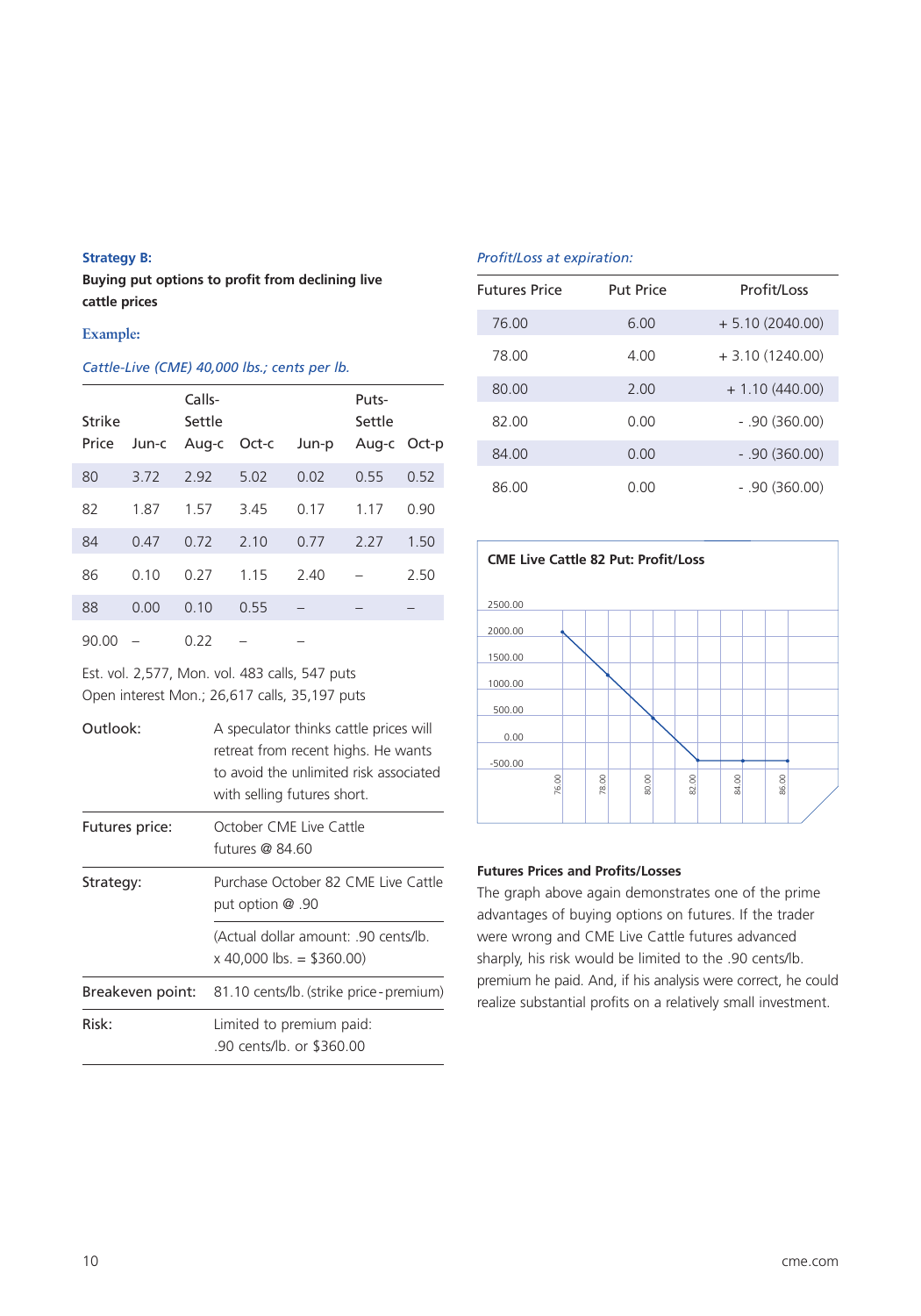#### **Strategy C:**

#### **Straddles Using Options on CME E-mini S&P 500 futures**

| Outlook:  | Although a trader believes that           |
|-----------|-------------------------------------------|
|           | volatility, currently at eight-year lows, |
|           | will rise in the coming months, he        |
|           | is not sure of the direction of the       |
|           | underlying S&P 500 index.                 |
| Strategy: | Trader decides to go long the March       |
|           | 1200 straddle (i.e., the at-the-money     |
|           | straddle using options on CME E-mini      |
|           | S&P 500 futures. He/she will thus go      |
|           | long the March 1200 call option and       |
|           | the March 1200 put option.                |
|           |                                           |

| Strike | March Calls | March Puts |
|--------|-------------|------------|
| 1190   | 34.10       | 25.50      |
| 1195   | 31.25       | 27.75      |
| 1200   | 28.25       | 29.75      |
| 1205   | 25.75       | 32.00      |
| 1210   | 23.25       | 34.50      |

#### *March CME E-mini S&P 500 price: 1198.75*

| Cost of straddle:         | 58.30 pts (Call premium +<br>Put premium)             |
|---------------------------|-------------------------------------------------------|
|                           | Upside breakeven: $1200 + 58.00 = 1258.00$            |
| Downside<br>breakeven:    | $1200 - 5800 = 114200$                                |
| Maximum loss:             | 58.00 (limited to premium paid)                       |
| Point of<br>maximum loss: | 1200 (put and call become worthless<br>at expiration) |

#### *Profit/Loss at Expiration*

| March<br><b>Futures Price Call Price</b> | 1200     | 1200<br>Put Price | Straddle<br>Price | Total<br>$+/-$ |
|------------------------------------------|----------|-------------------|-------------------|----------------|
| 1100                                     | 0        | 100               | 100               | $+42.00$       |
| 1150                                     | 0        | 50                | 50                | $-8.00$        |
| 1200                                     | $\Omega$ | $\Omega$          | 0                 | $-58.00$       |
| 1250                                     | 50       | Ω                 | 50                | $-8.00$        |
| 1300                                     | 100      | O                 | 100               | $+42.00$       |
|                                          |          |                   |                   |                |



Straddles are designed to turn a profit as long as the underlying futures contract has a large enough move to cover the cost of the call and the put. In this case, the futures must move at least 58.00 pts. (the direction does not matter) to attain break even. Hence, any move above 1258 or below 1142 will allow the trader to profit. Clearly, options offer a myriad of strategies to take advantage of all sorts of market conditions.

#### **A Word About Selling Options on Futures**

This booklet has emphasized the advantages of a limited risk investment involved in purchasing options on futures. As discussed earlier, if someone buys an option on a futures contract, there must be a seller on the other side of the trade. While selling options on futures can also be a profitable strategy, it must be stressed that it entails substantially more risk than buying options on futures. An individual who sells options on futures has the potential to lose large sums of money. The strategy should therefore only be initiated by individuals who fully understand options on futures as well as the considerable risk associated with option selling, and who can meet the financial requirements.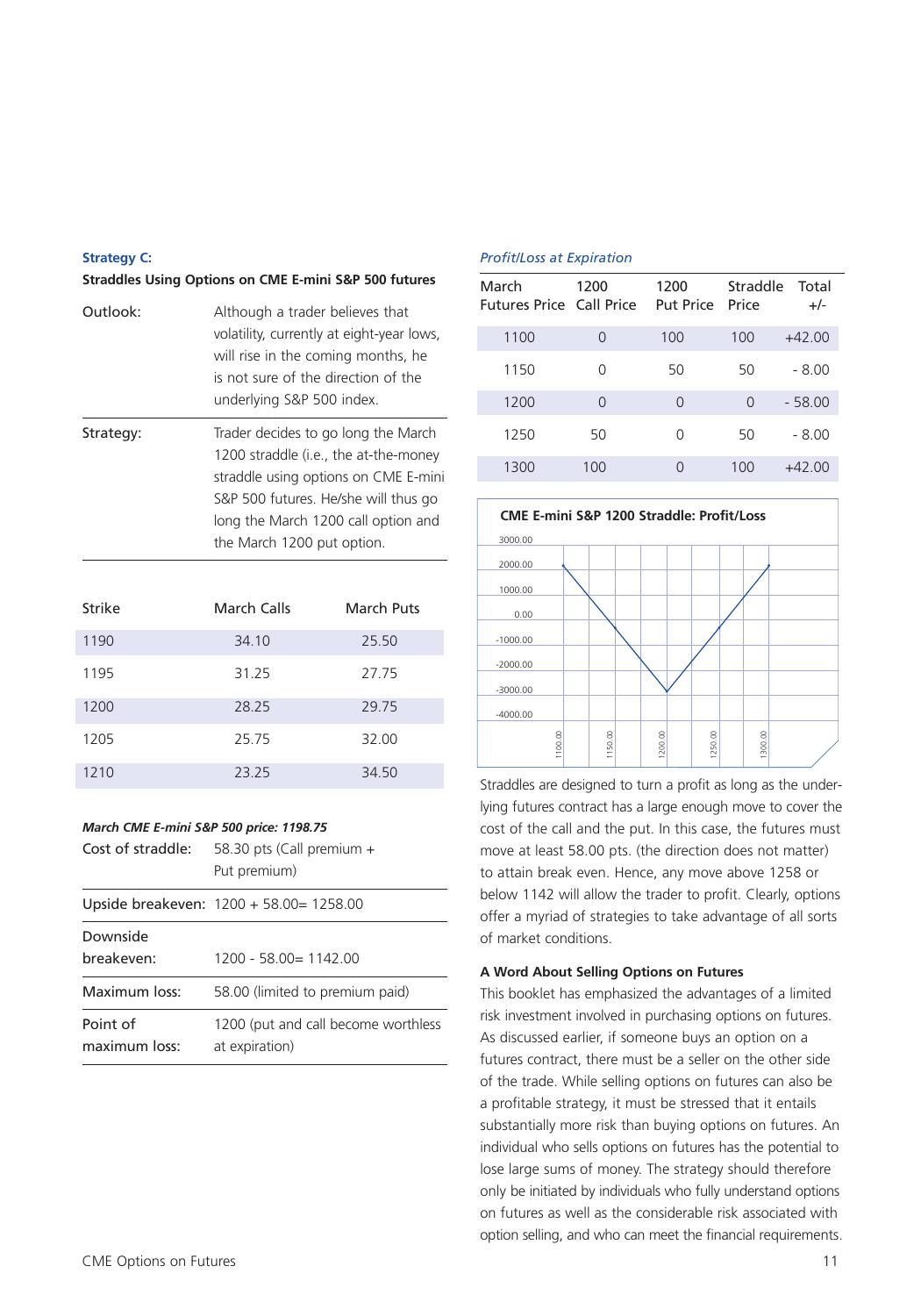### 6. Review Questions

*(Select all answers that are correct for each question)*

- *1. Which of the following best describes options on futures?*
- **A** the right to buy or sell a futures contract
- **B** the right to take delivery of a cash commodity
- **C** the right to assign a futures contract

#### *2. A put option is:*

- **A** the other side of a call option position
- **B** the right to buy a futures contract
- **C** the right to sell a futures contract

#### *3. A call option is:*

- **A** the other side of a put option transaction
- **B** the same as a short futures position
- **C** the right to go long a futures contract

#### *4. Options on futures are:*

- **A** usually offset before expiration
- **B** wasting assets
- **C** traded on regulated commodity exchanges such as CME

#### *5. The premium of an option is:*

- **A** set by the exchange staff
- **B** unaffected by futures prices
- **C** determined by buyers and sellers reflecting supply and demand

#### *6. The exercise price is:*

- **A** the number of days remaining in the life of an option
- **B** the number of contracts you can exercise
- **C** the price at which the option holder may go long (calls) or short (puts) the underlying futures

#### *7. The different strike prices are set by:*

- **A** option sellers
- **B** option buyers
- **C** the Exchange

#### *8. Intrinsic value for call options is calculated by:*

- **A** futures price minus the exercise price
- **B** exercise price minus the futures price
- **C** futures price minus the call premium

#### *9. The breakeven point for a call option purchase is:*

- **A** strike price plus days to expiration
- **B** futures price plus the call option premium
- **C** strike price plus the call option premium

#### *10. Options can be used by:*

- **A** speculators desiring to profit from a market move with limited risk
- **B** hedgers wishing to protect themselves against adverse price moves
- **C** anyone knowledgeable in finance

#### *11. Sellers of options:*

- **A** should be aware of the risks involved with selling options
- **B** can lose large sums of their trading capital
- **C** must meet performance bond requirements

#### *12. To take advantage of a rising market one could:*

- **A** sell call options on futures
- **B** buy call options on futures
- **C** sell futures contracts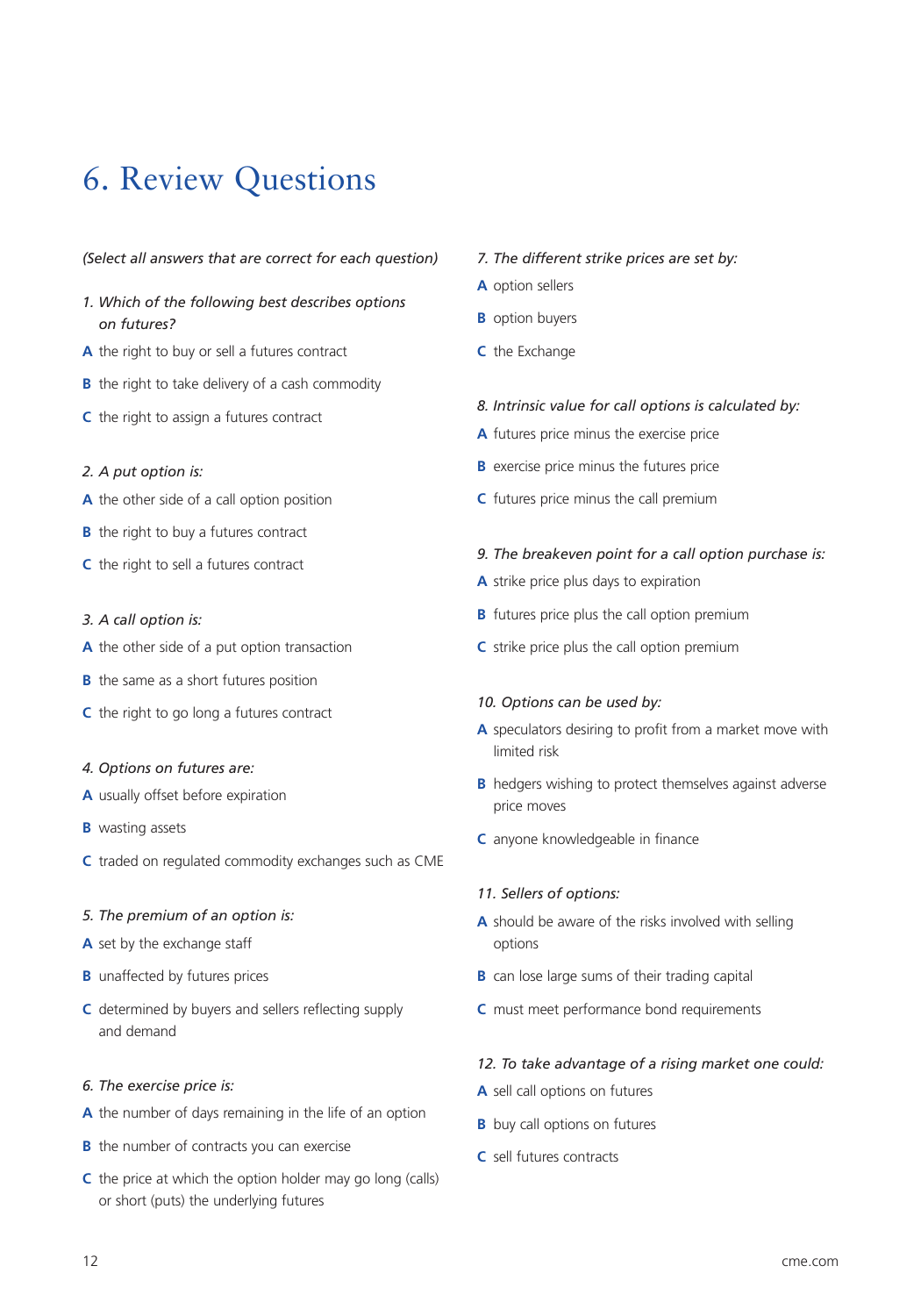- *13.If a trader pays 4.00 pts. for an option on the CME S&P 500 futures, the most he or she could lose is:*
- **A** 4.00 pts.
- **B** 8.00 pts.
- **C** losses could be unlimited
- *14.A speculator who is considering the purchase of a put option will:*
- **A** pay the entire premium up front
- **B** put up performance bond funds
- **C** profit if the market advances on him

#### *15. CME offers options on:*

- **A** equity products
- **B** foreign currency products
- **C** livestock products
- **D** interest rate products
- *16. If one exercises a call option on a futures contract, the resulting position will be:*
- **A** a long futures
- **B** a short futures
- **C** a neutral position

#### **Answers to review questions:**

| 1. A | 4. A, B, C | 7. C | 10. $A$ , $B$ | 13. A          |
|------|------------|------|---------------|----------------|
| 2. C | 5. $C$     | 8. A | 11. $A, B, C$ | 14. $A$        |
| 3. C | 6. C       | 9. C | 12. B         | 15. A, B, C, D |
|      |            |      |               | 16. A          |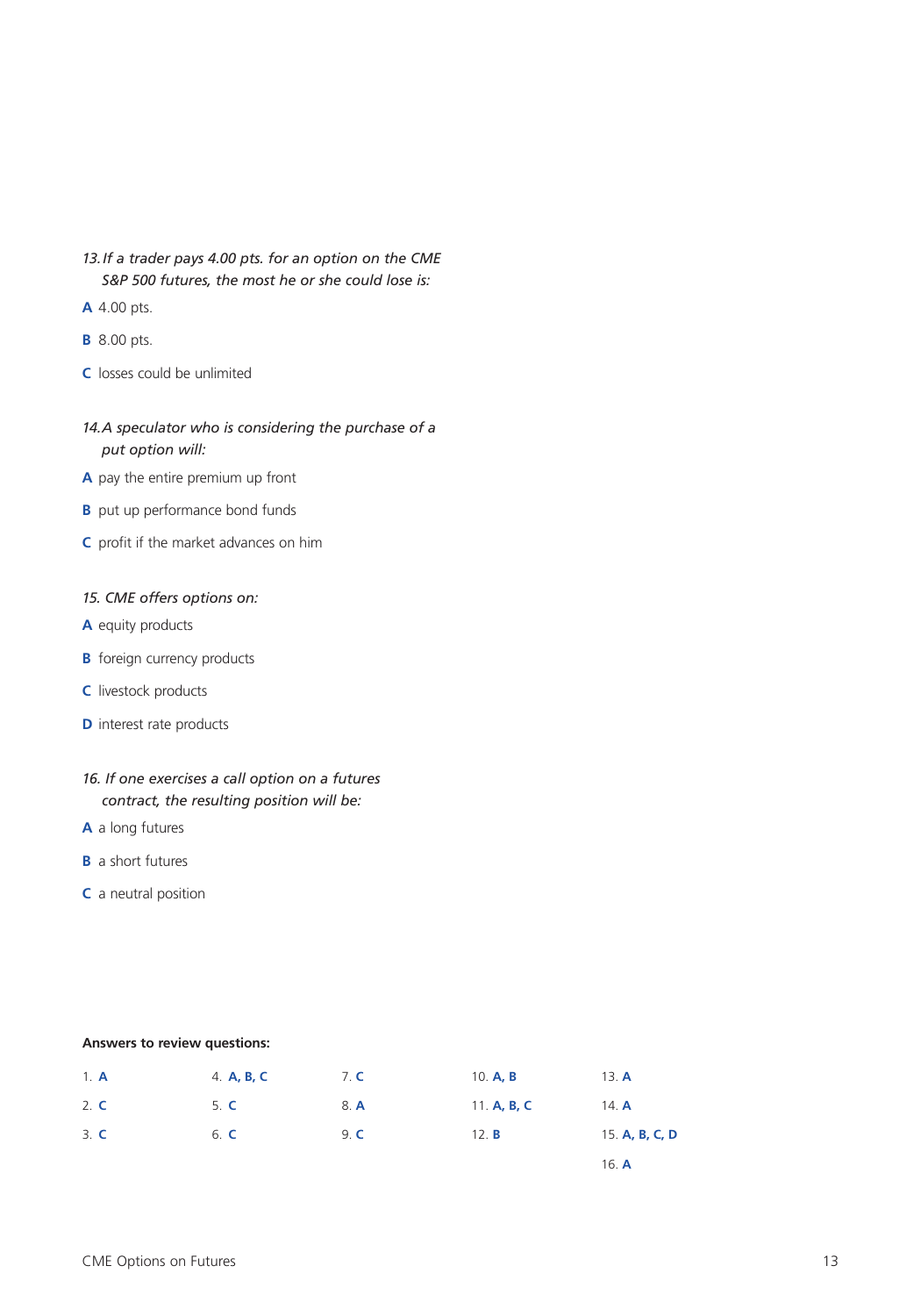# Basic Option Strategies

 $\sim$ 

#### **Initiating a Market Position**



 $1199.75$ 

1296.84

1122.87

 $151.94$ 

 $0.5, 6.4$ 

4300.95

3285.98

5497.01

4195.11

1296.5 1186.55 3286.54 9973.45 1739.67 7492.5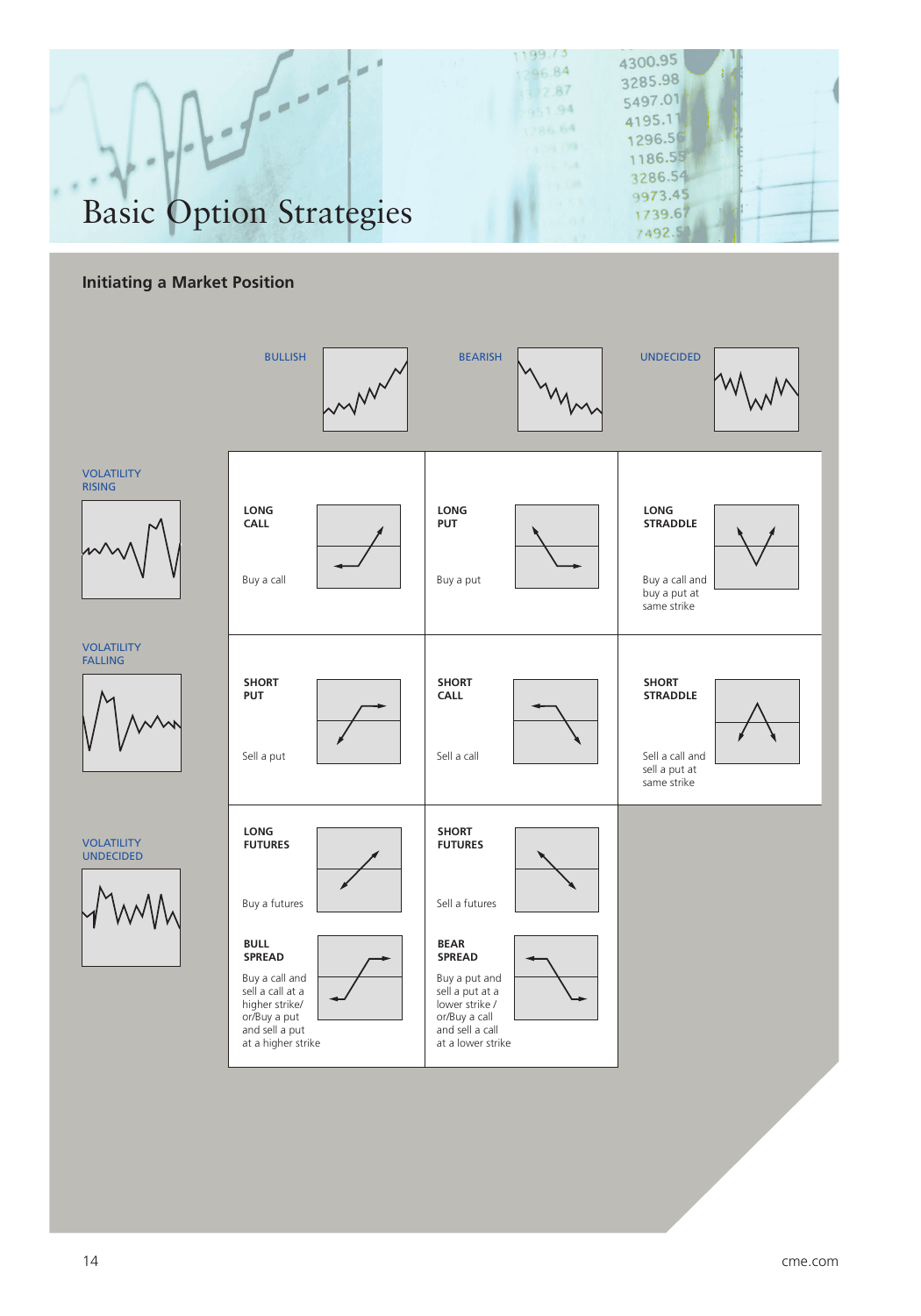#### **Sources of Additional Information**

For more information about options on futures and the important opportunities they provide, contact your futures broker. Together, you can determine what role options should play in your investment strategy.

You may also wish to enroll in one or more classes offered by the CME Education Department. A number of optionsrelated classes are offered, both online and in classrooms. For more information, please go to the education section of the CME Web site, www.cme.com.

*This brochure is intended as a discussion of the use of options on futures. It was not prepared to meet the Commodity Futures Trading Commission requirements for a disclosure statement about the risks of trading options on futures contracts. That statement must be furnished by your broker.*

*The information within this brochure has been compiled by CME for general information purposes only. Although every attempt has been made to ensure the accuracy of the information, CME assumes no responsibility for any errors or omissions. Additionally, all examples in this brochure are hypothetical fact situations, used for explanation purposes only, and should not be considered investment advice or the results of actual market experience.*

*All matters pertaining to rules and specifications herein are made subject to and are superseded by official CME rules. Current CME rules should be consulted in all cases concerning contract specifications.*

*S&P 500® is a trademark of The McGraw-Hill Companies, Inc. and has been licensed for use by CME. This product is not sponsored, endorsed, sold or promoted by S&P, a division of The McGraw-Hill Companies, Inc. and S&P makes no representation regarding the advisability of investing in it.*

*The Globe Logo, Globex®, CME® and E-miniTM are trademarks of CME. All other trademarks are the property of their respective owners.*